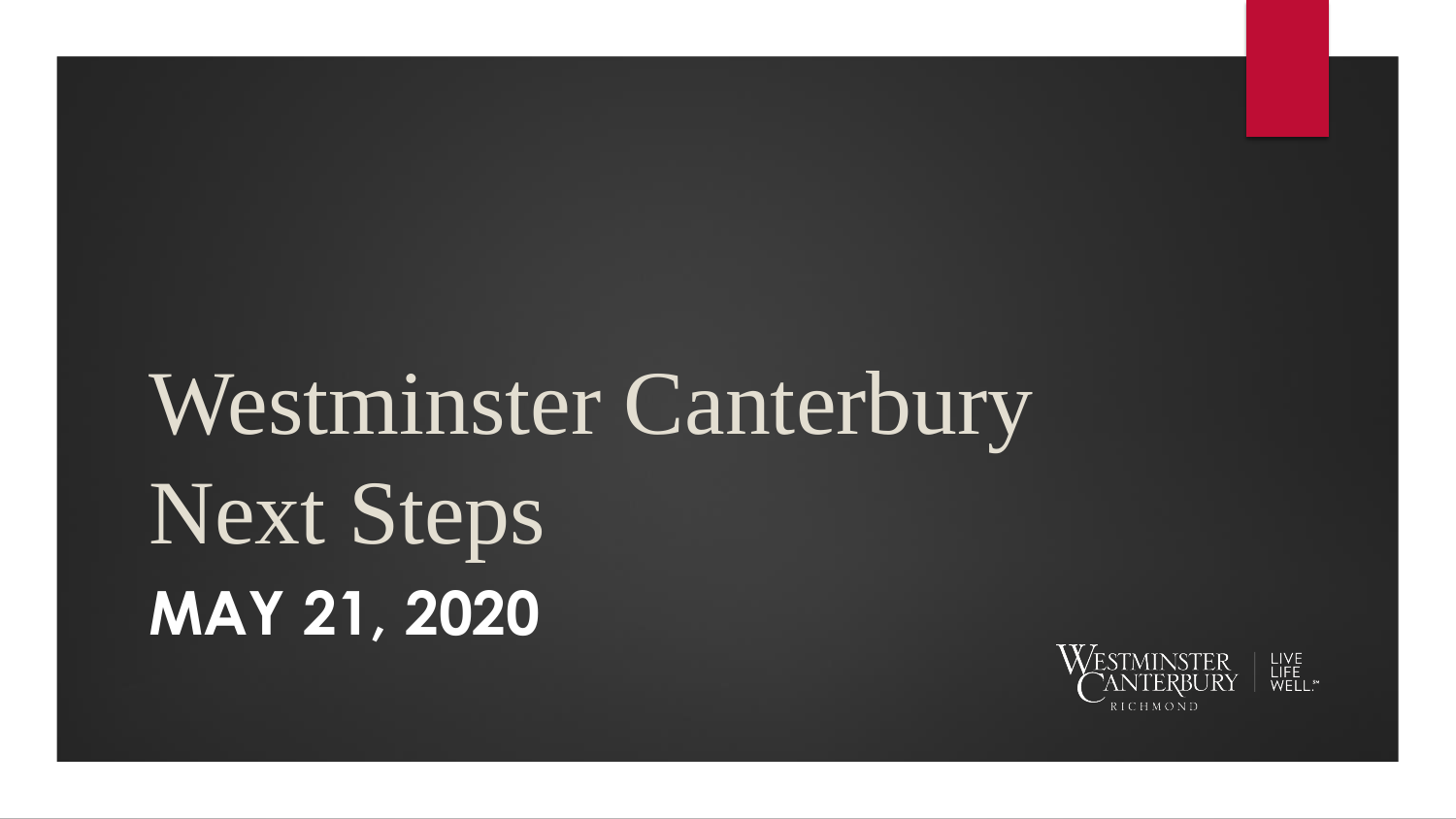# $Restart - Reengage - Reopen$

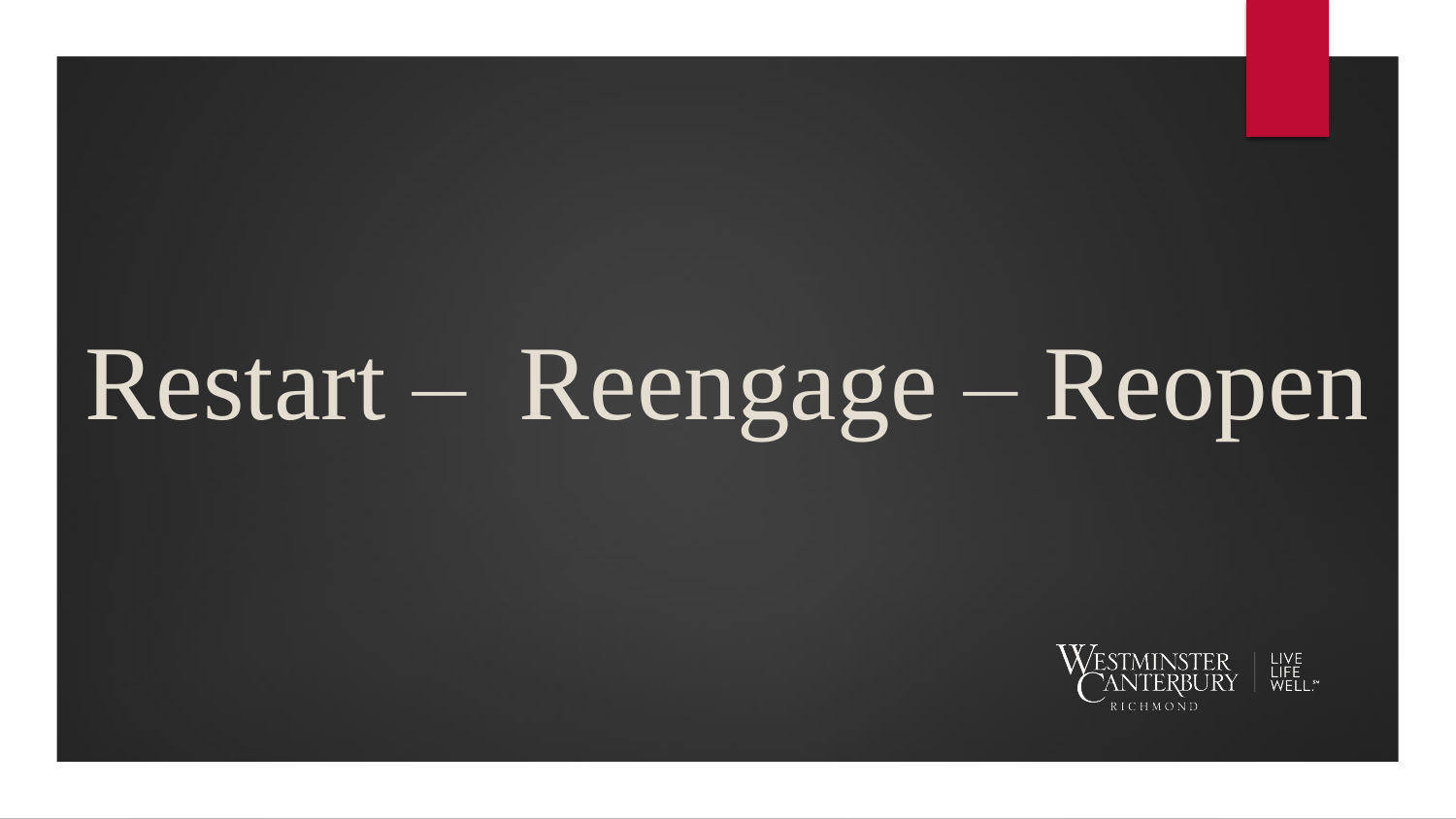#### Guidelines

- Safer at home especially for vulnerable populations
- Mandatory to wear a mask when you're outside of your apartment around people
- Continued social distancing in groups of fewer than 10
- Enhanced cleaning and disinfection
- Use hand sanitizer frequently and before entering new spaces
- Could last 2-4 weeks or longer

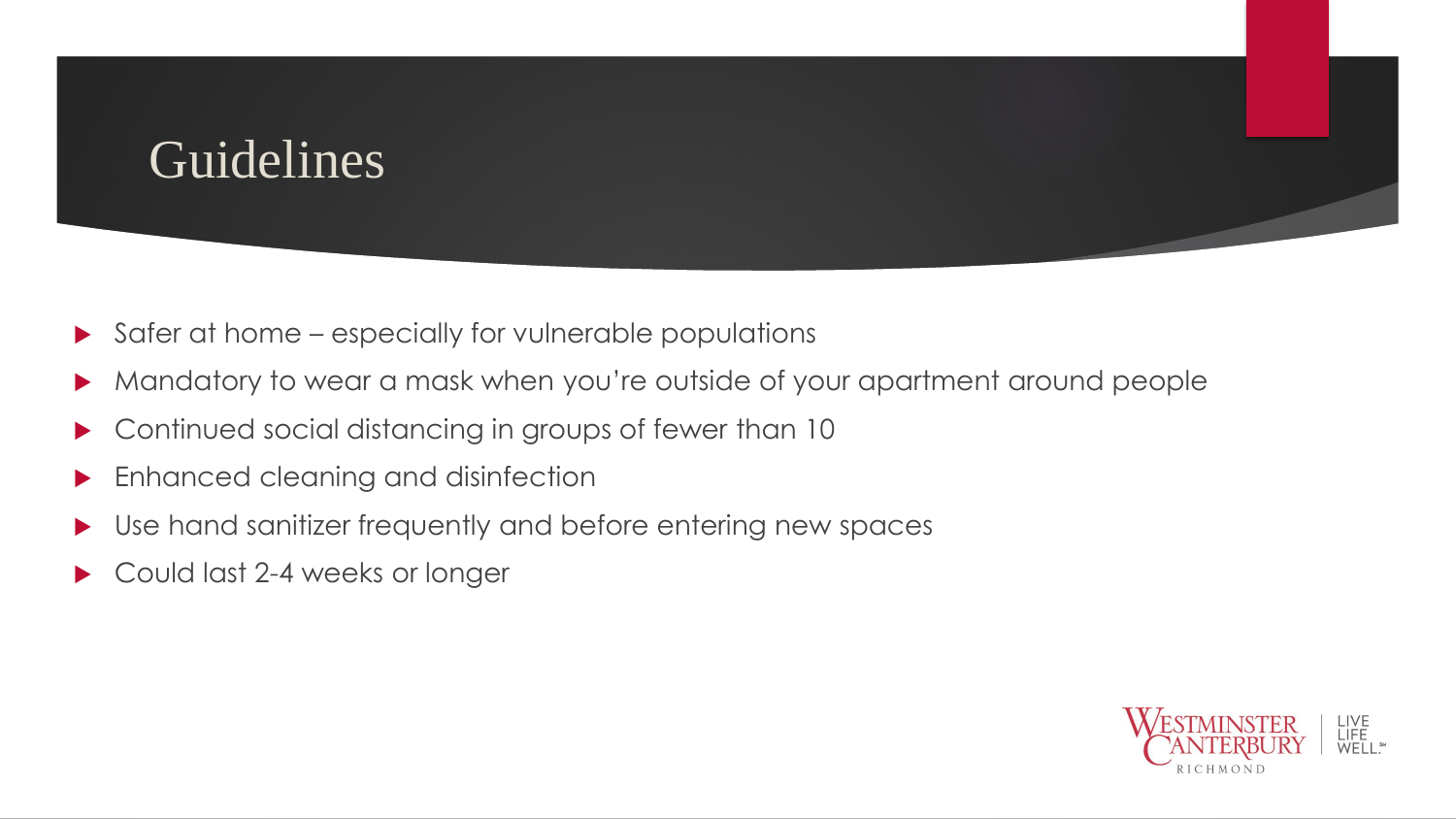# Step One **MAY 26, 2020**

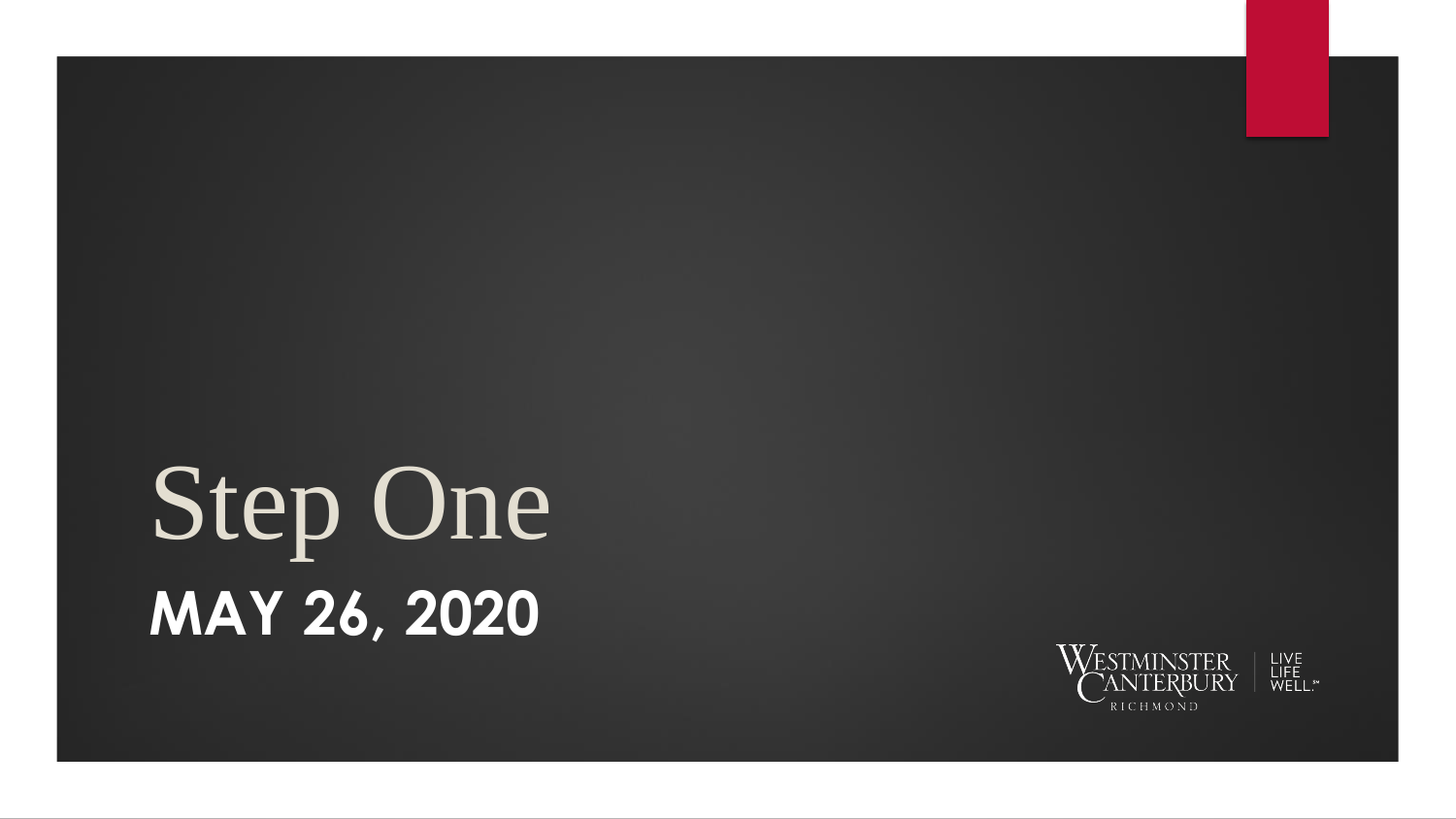#### Step One – Tuesday, May 26, 2020

- Main Street Salon and Avalon Salon open with limited availability by appointment only
- McGue-Millhiser Arts Studio and Gordon Woodworking Shop available for limited hours
- Clinic services resume with additional precautions. All regular providers will be providing services with limited availability by appointment only.
- Packages will be delivered to desks for resident pick-up
- Residents with employment may return to work on a limited basis with restricted protocol in coordination with Resident Services

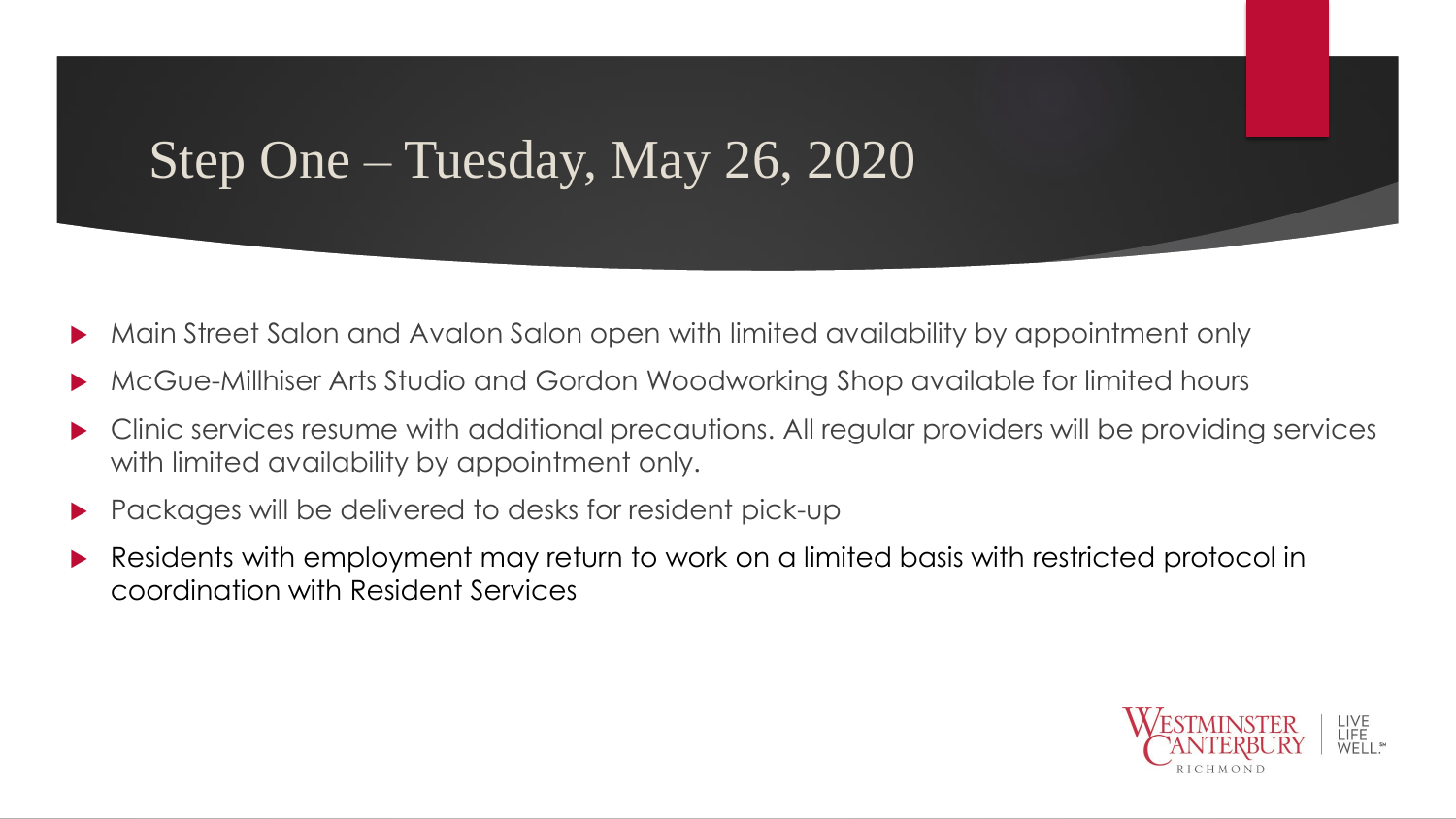## Step Two **JUNE 1, 2020**

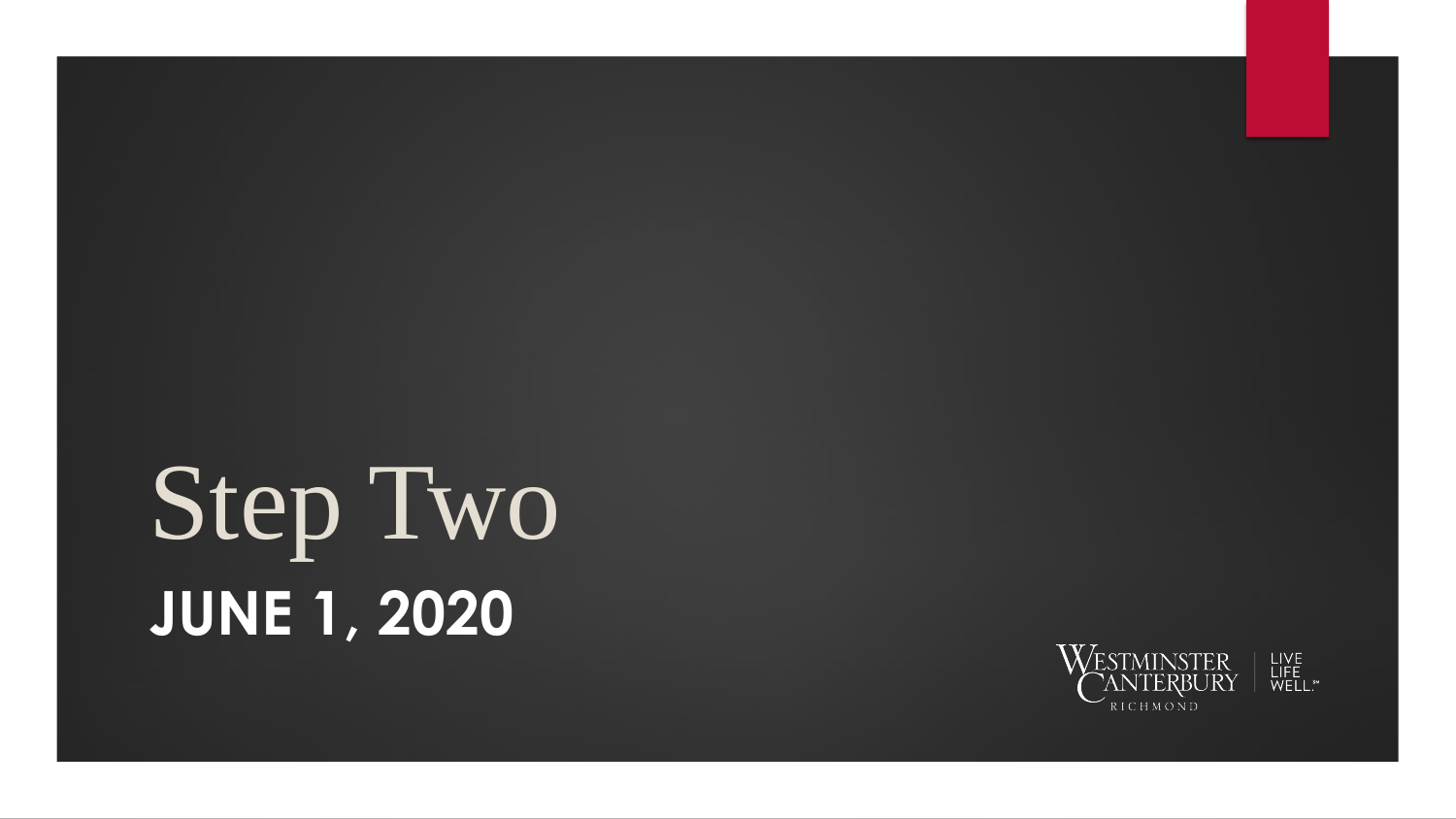#### Step Two – Monday, June 1, 2020

- Fitness Center and Aquatic Center available for limited hours by appointment
- Outpatient Rehab resumes on a limited basis
- Small Group activities by Pastoral Care and Recreation resume for groups of six or fewer
- Regular Pastoral Care visitation resumes in Assisted Living
- Mobile dog groomer available on campus
- Marketplace Billiards Room reopens with enhanced cleaning protocols

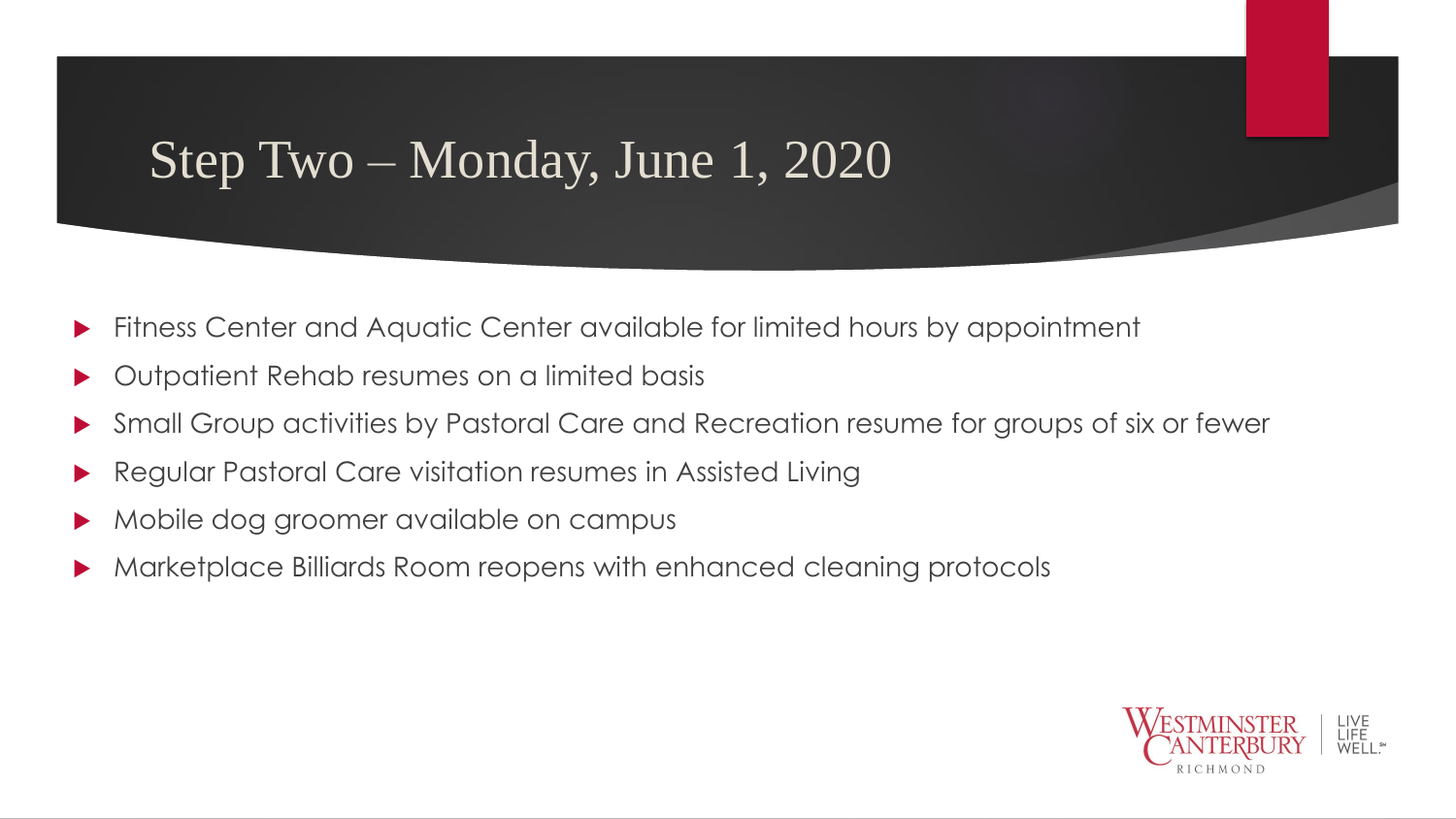### Next Steps **DATE UNDETERMINED**

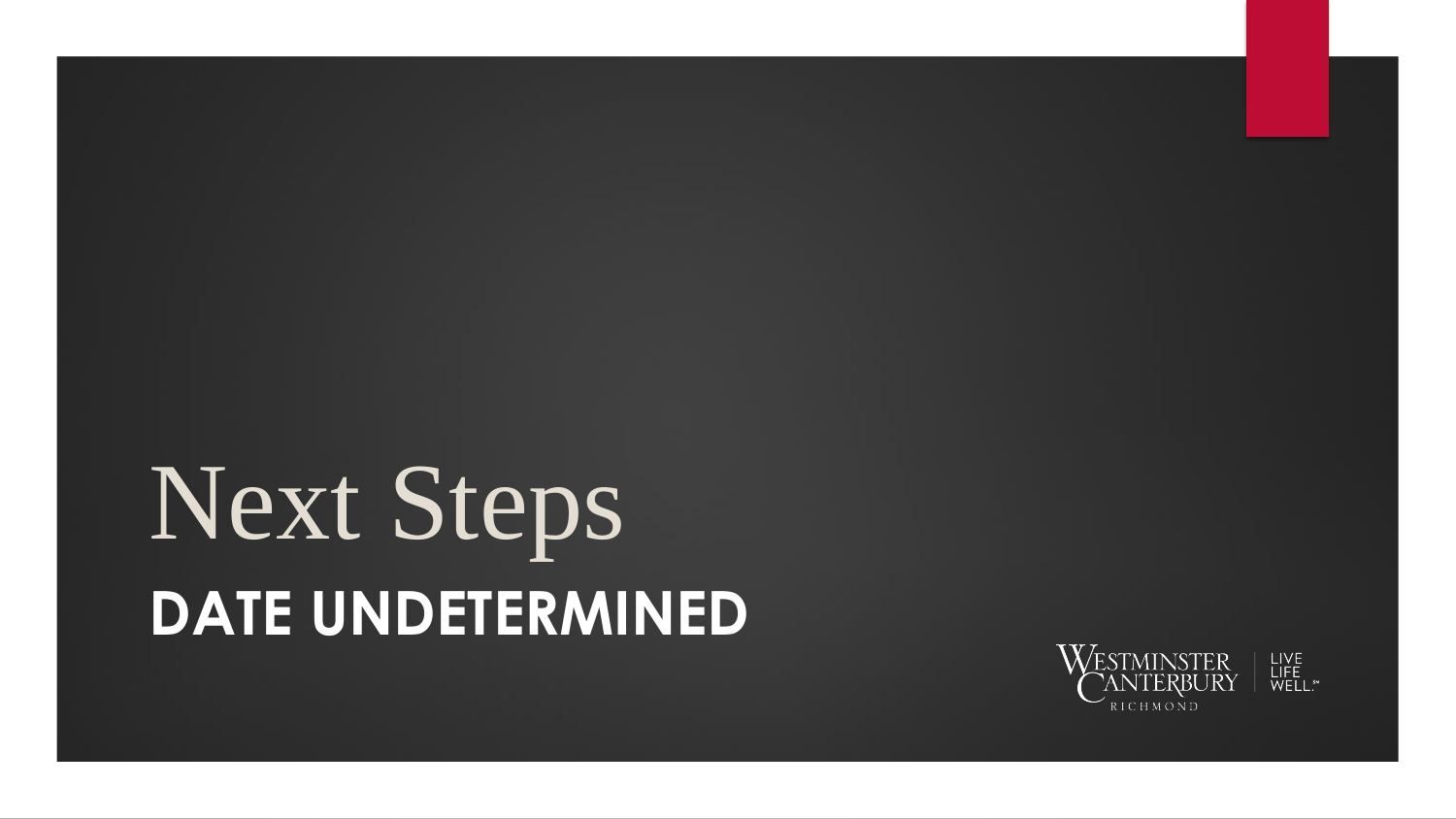#### Potential Next Steps – Date Undetermined

- Promenade Dining opens on a limited basis by reservation only
- Galleria opens
- Pharmacy opens
- Additional Transportation services
- Safe visitation opportunity for Parsons Health Center residents
- Visitation spaces for Independent Living and Assisted Living residents
- Business and Resident Services Offices open
- Housekeeping services resume on a regular schedule